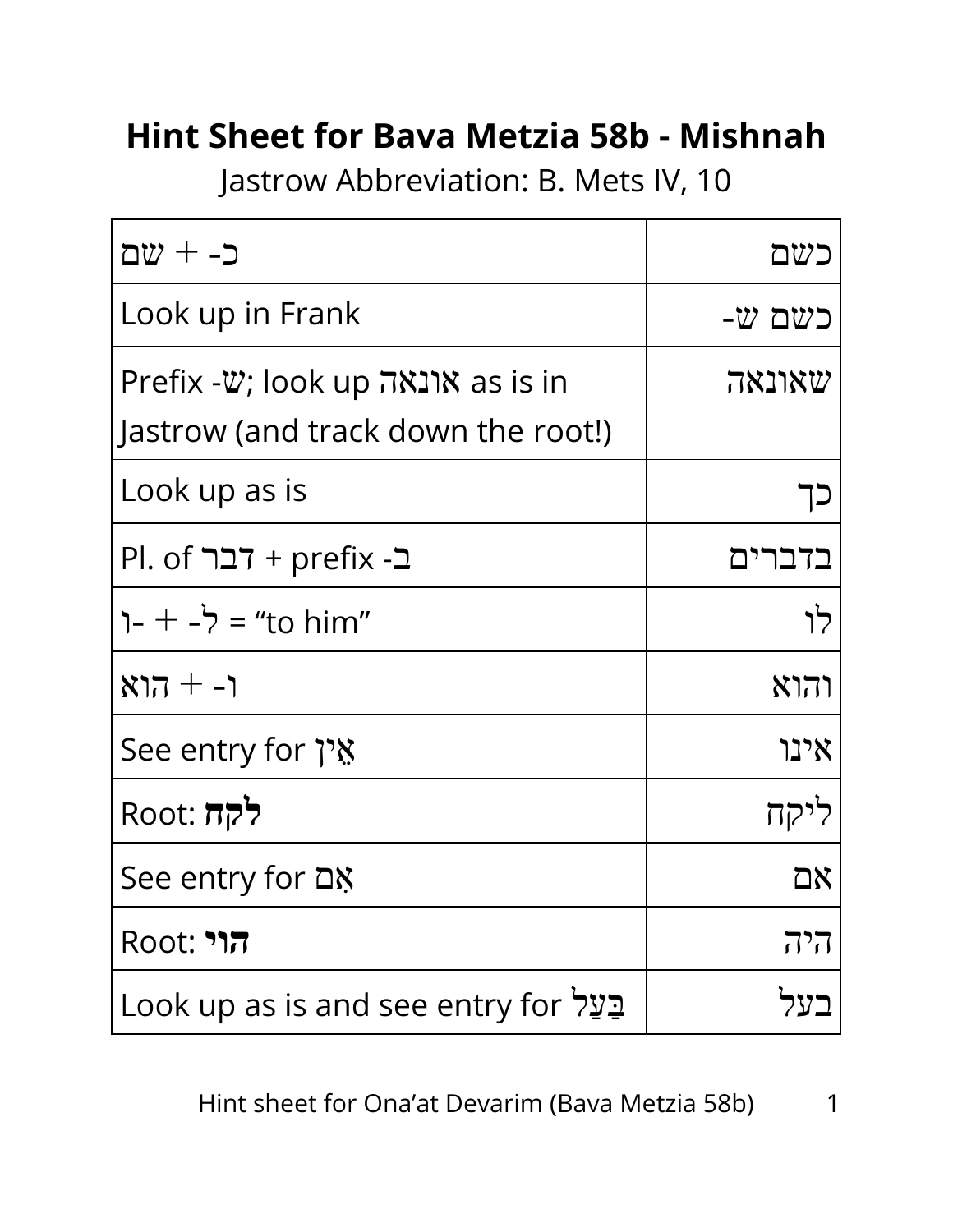| ראשון + -ים --                                                              | הראשונים |
|-----------------------------------------------------------------------------|----------|
| Look up as is                                                               | בן       |
| Pl. of גר                                                                   | גרים     |
| Look up under $\exists$ <b>X</b> (and then piece<br>together the suffixes!) | אבותיך   |
| Look up in Frank                                                            | שנאמר    |
| $72 + -1$                                                                   | וגר      |
| Look up both root יני/ינה and root<br>אני/אנה                               | תונו     |
| $x^2 + -1$                                                                  |          |

## **Hint Sheet for Bava Metzia 58b - Gemara**

Jastrow Abbreviation: B. Mets 58b

| Look up abbreviations in back of     | ח׳יר |
|--------------------------------------|------|
| Frank, then look up whole phrase     |      |
| and <b>יני/ינה</b> Look up both root | הווו |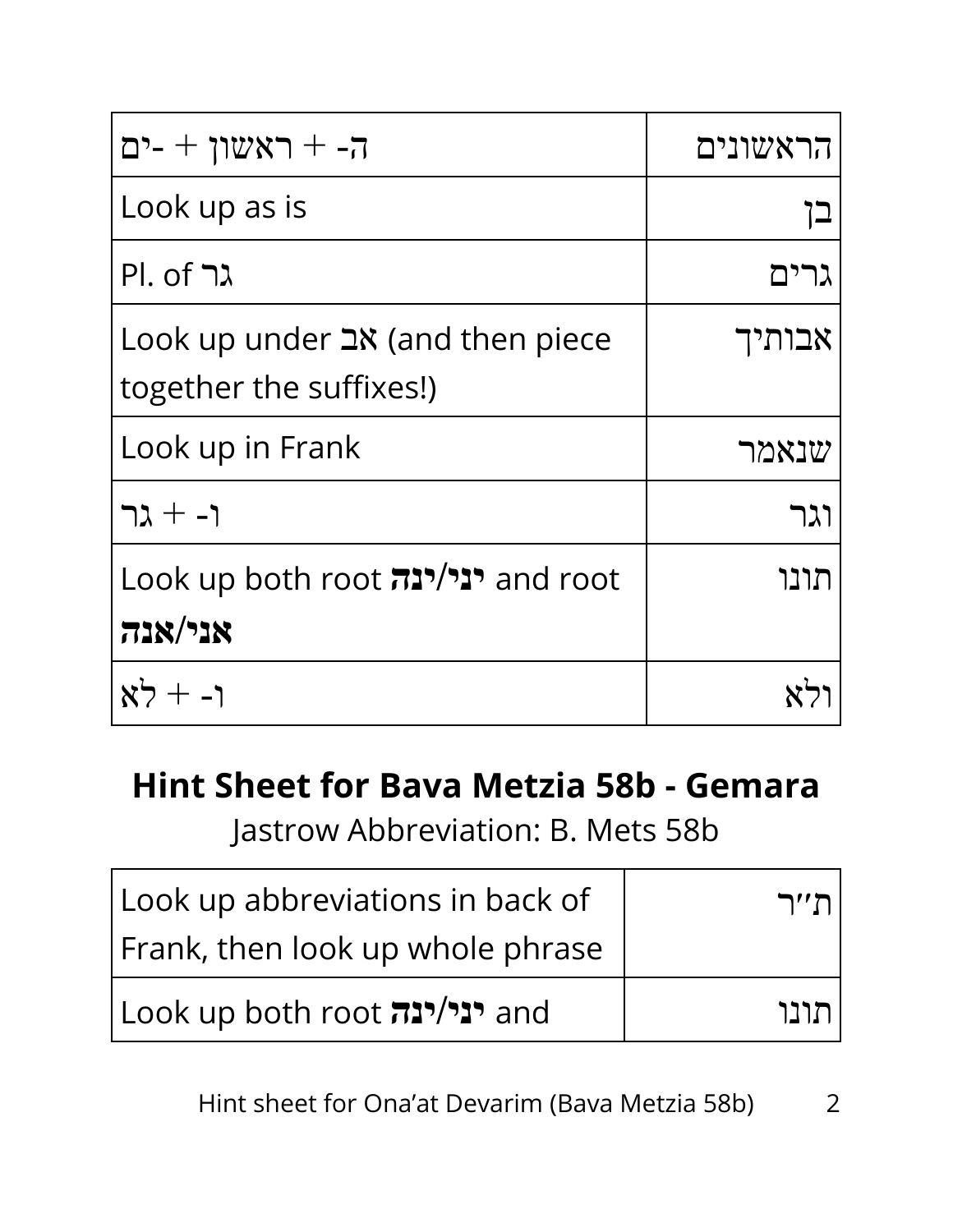| <b>YIX</b> אנל                    |             |
|-----------------------------------|-------------|
| Direct object indicator;          | את          |
| untranslatable                    |             |
| עמית (look up as is) + ו- ("his") | עמיתו       |
| Pl. of דבר                        | דברים       |
| <b>Root: בתב</b>                  | הכתוב       |
| See entry for אֵין                | אינו        |
| Look up whole phrase in Frank     | אתה אומר…   |
|                                   | או אינו אלא |
| Look up as is                     | ממון        |
| מ- + יד                           | מיד         |
| $877 + -222$                      | כשהוא       |
| ו- + כי                           | וכי         |
| ל- + עמית + -ד                    | לעמיתך      |
| Look up as is, see entry II       | הרי         |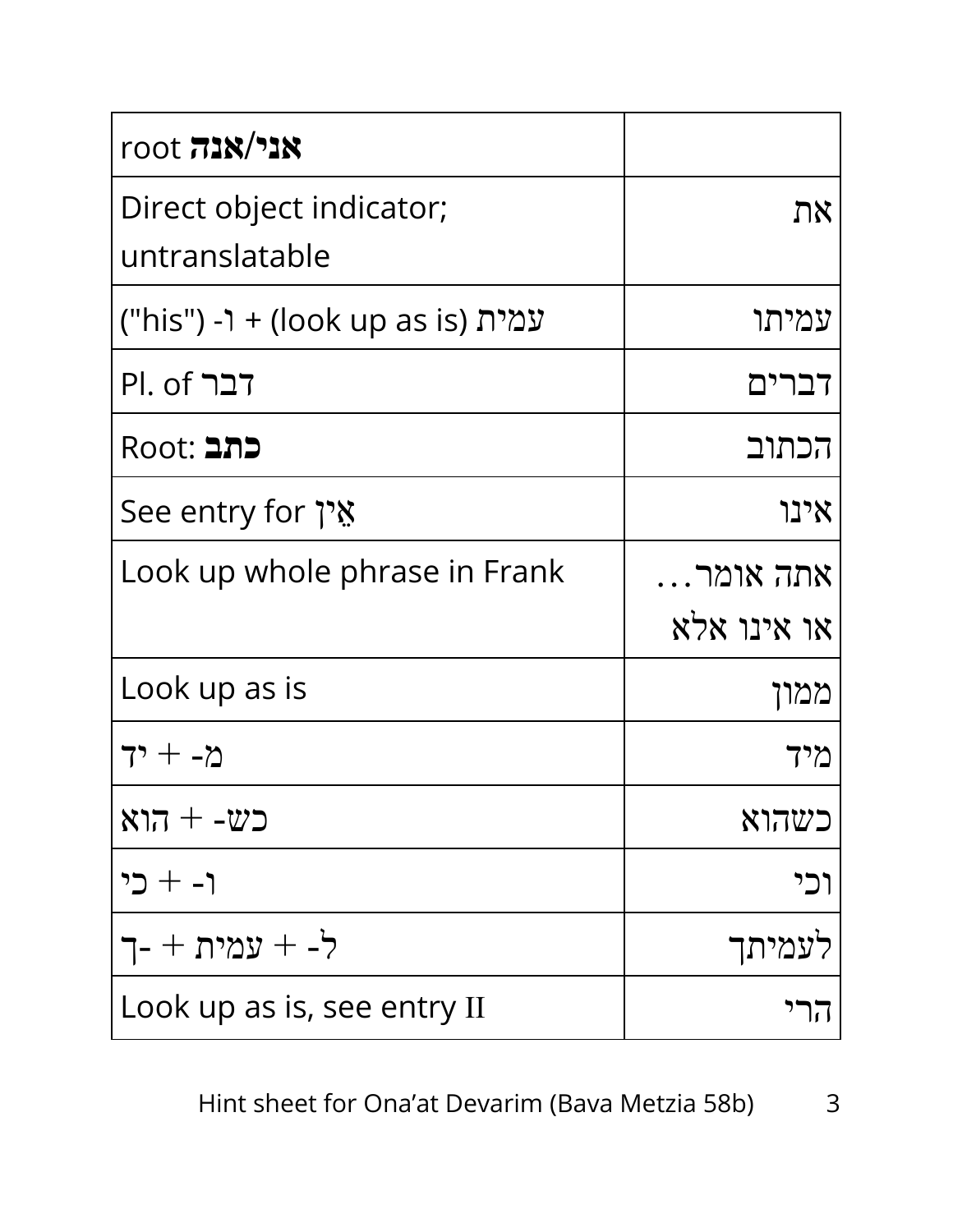| Look up as is                            | 87           |
|------------------------------------------|--------------|
| See entry for אֲנָי                      | אני          |
| Root: קום                                | מקיים        |
| Look up whole phrase in Frank            | מה אני מקיים |
| Look up abbreviation in back of<br>Frank | א״ר          |
| This is a name                           | יוחנן        |
| $77 + -22$                               | שזה          |
| This is a name                           | יוחאי        |
| ב- + -ר                                  | רו           |
| מ- + אלהים + -ך                          | מאלהיד       |
| Abbreviation for "Rabbi"                 |              |
| This is a name                           | אלעזר        |
| This is a name                           | שמואל בר     |
|                                          | נחמני        |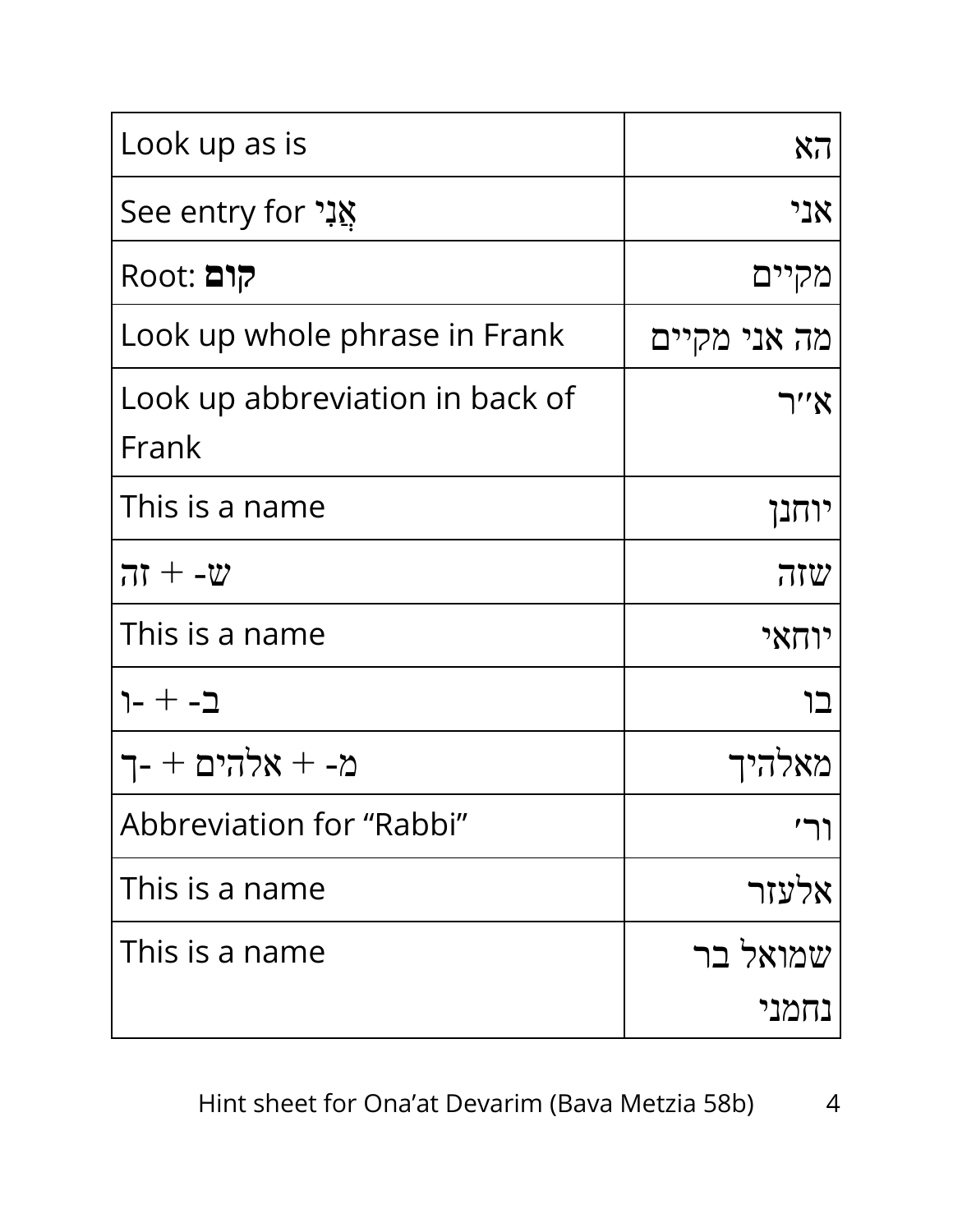| Look up as השבון, then see entry | להישבון      |
|----------------------------------|--------------|
| for הַשֶּׁב                      |              |
| Look up as is                    | תנא          |
| Root: קום                        | קמיה         |
| Look up in Frank                 | תני תנא קמיה |
|                                  |              |
| This is a name                   | נחמן בר יצחק |
| Look up as is                    | כל           |
| Root: לבן, see entry II          | המלביו       |
| <b>Construct form of פנים</b>    | פני          |
| Look up under רב                 | ריה          |
| כ- + אילו                        | כאילו        |
| PI. of 27                        | דמים         |
| Look up abbreviation in back of  | אייל         |
| Frank                            |              |